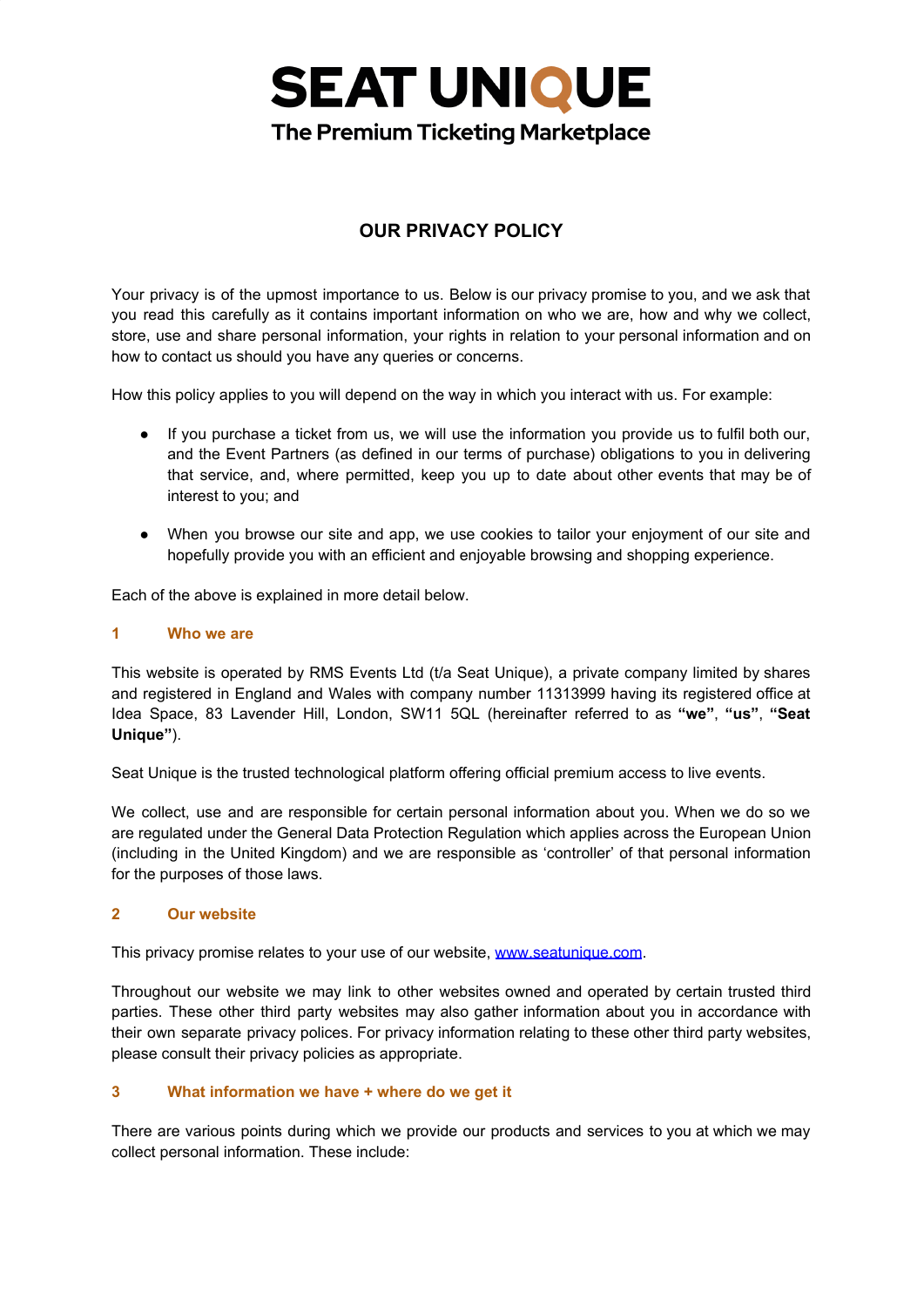### **SEAT UNIQUE** The Premium Ticketing Marketplace

- When you create an account, buy a ticket or have a ticket transferred to you by a friend, we will collect your information which depending on service we are providing, may include your contact and billing information.
- When you use our website or apps, we collect information such as the browser and device you're using, your IP address, your location, the site you came from, what you did and didn't use our site/app for, or the site you visit when you leave us. For more information on how we collect this information, see "Cookies" below.
- When you use a social media feature within our website or app, and you post to social media platforms, the social media site will provide us with some information about you.
- If you have accessibility requirements, we want to make sure you have the best experience when attending events. To do this, we need to collect details of your requirements (which may involve you providing information about your mental or physical health).

We collect this personal information from you either directly, such as when you register with us, contact us or purchase products or services via our website or indirectly, such as your browsing activity while on our website.

The personal information we collect about you depends on the particular activities carried out through our website. Such information includes:

- your name, address and contact details
- date of birth
- billing and payment details
- details of any feedback you give us by phone, email, post or via social media
- information about the services we provide to you
- your account details, such as username, login details

This website is not intended for use by children under the age of 13 and we do not knowingly collect or use personal information relating to children.

In addition to the above, we use Hotiar in order to better understand our users' needs and to optimize this service and experience. Hotjar is a technology service that helps us better understand our users experience (e.g. how much time they spend on which pages, which links they choose to click, what users do and don't like, etc.) and this enables us to build and maintain our service with user feedback. Hotjar uses cookies and other technologies to collect data on our users' behaviour and their devices (in particular device's IP address (captured and stored only in anonymized form), device screen size, device type (unique device identifiers), browser information, geographic location (country only), preferred language used to display our website). Hotjar stores this information in a pseudonymized user profile. Neither Hotjar nor we will ever use this information to identify individual users or to match it with further data on an individual user. For further details, please see Hotjar's privacy policy by clicking on [this](https://www.hotjar.com/legal/policies/privacy) link.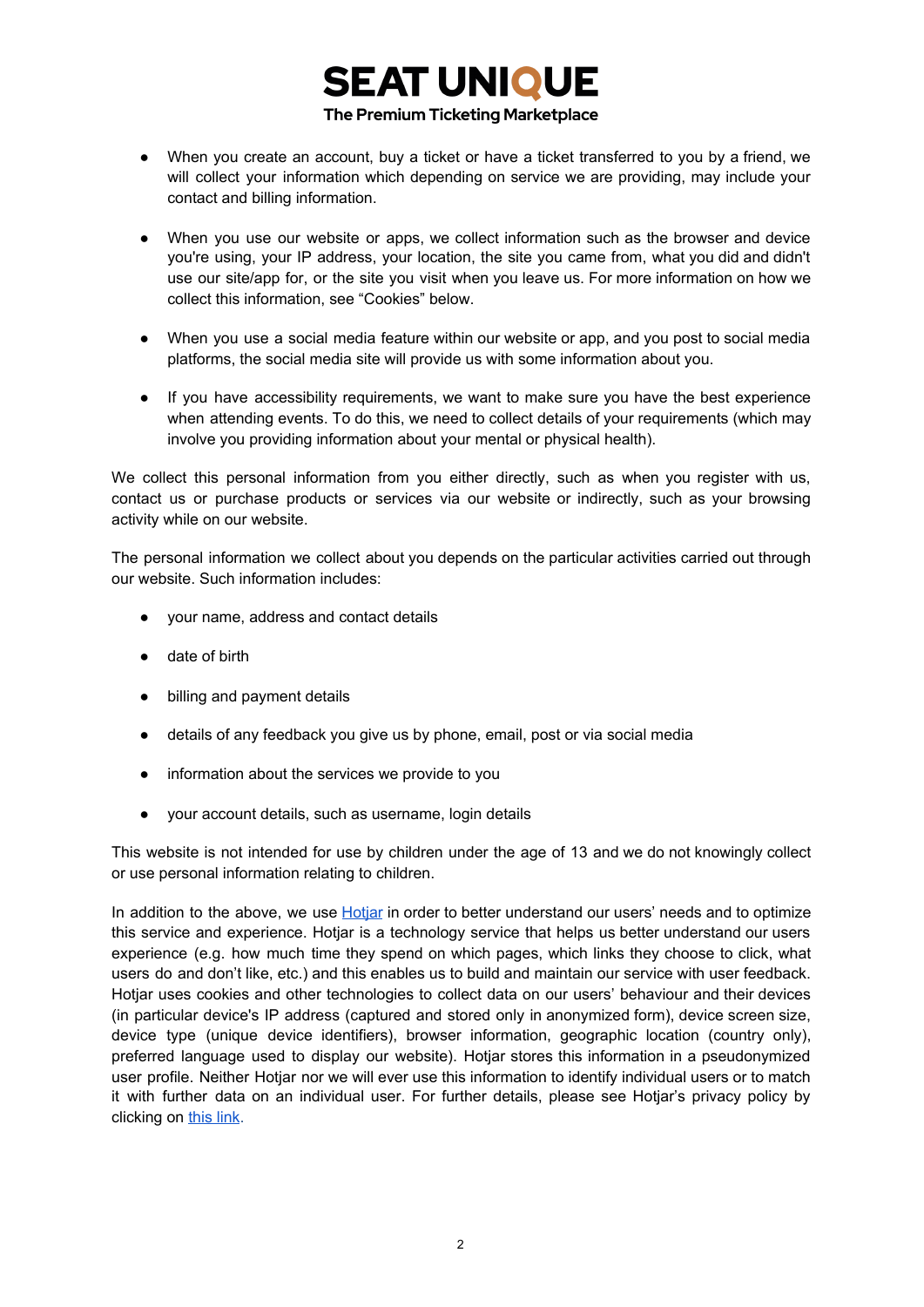# **SEAT UNIQUE**

### The Premium Ticketing Marketplace

You can opt-out to the creation of a user profile, Hotjar's storing of data about your usage of our site and Hotjar's use of tracking cookies on other websites by following this [opt-out](https://www.hotjar.com/legal/compliance/opt-out) link.

### **4 How we use your information and why**

When we use your personal information we are required to have a legal basis for doing so. There are various different legal bases upon which we may rely, depending on what personal information we process and why.

We use this personal information to:

- create and manage your account with us
- verify your identity
- provide goods and services to you
- to ensure the security of our and or Event Partners' operations.
- marketing communications (including postal marketing; SMS; and/or e-mail marketing)
- customise our website and its content to your particular preferences
- notify you of any changes to our website or to our services that may affect you
- improve our services
- use as otherwise required by law or the requirements of a regulator.

The legal bases we may rely on include:

- **consent:** where you have given us clear consent for us to process your personal information for a specific purpose
- **• contract:** we use your information when you enter into a contract with us (for example to buy a ticket) so we can process your order; take payment; and provide you with customer support.
- **legal obligation:** where our use of your personal information is necessary for us to comply with the law (not including contractual obligations)
- **legitimate interests:** where our use of your personal information is necessary for our legitimate interests or the legitimate interests of a third party (unless there is a good reason to protect your personal information which overrides our legitimate interests)

### **5 Who we share your personal information with**

Where it is in or legitimate interests to do so, or we have your consent, we may share personal information with a variety of the following categories as necessary:

● Our third-party service providers (sometimes known as data processors) such as cloud computing providers who provide the IT infrastructure on which our products and systems are built.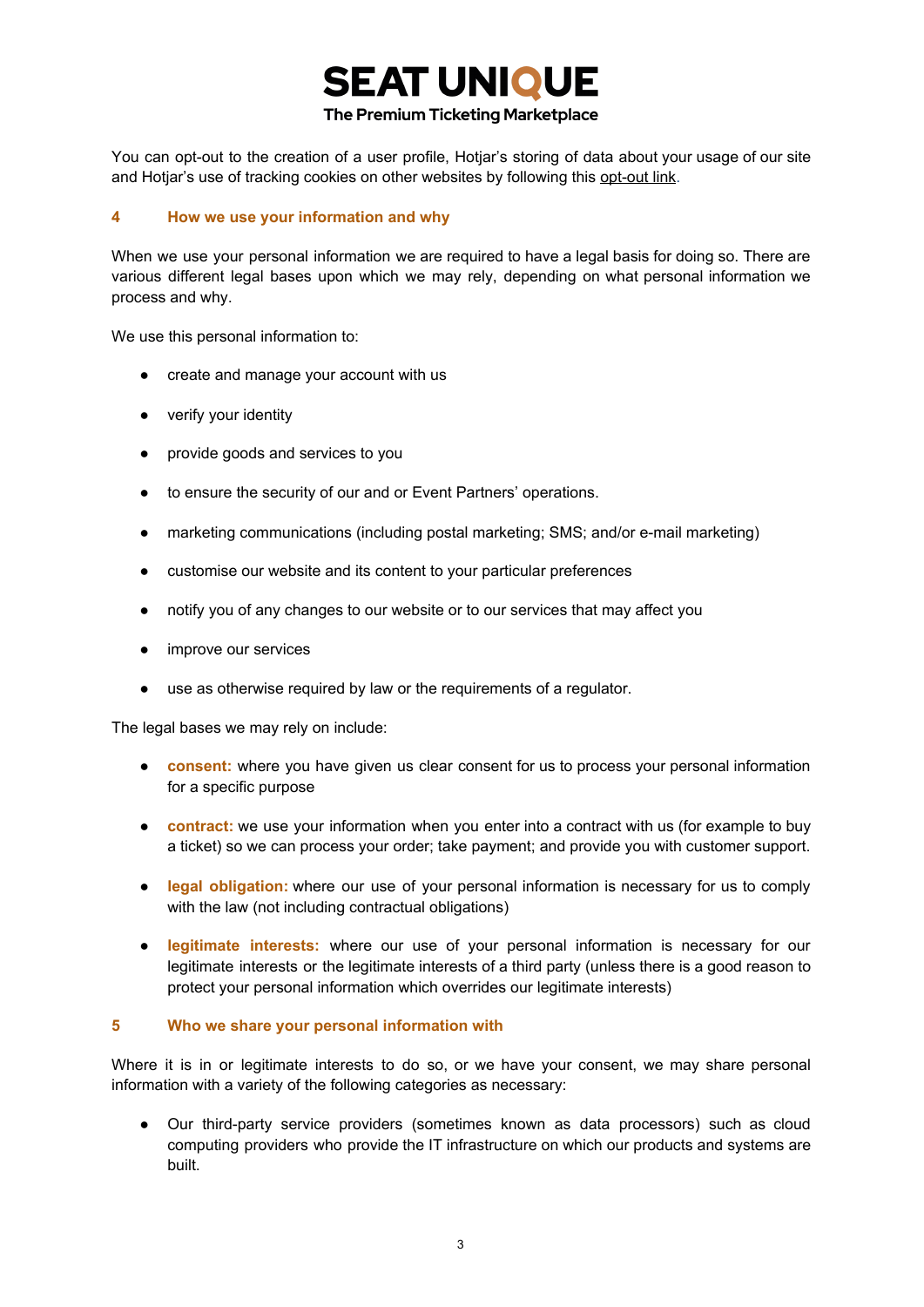# **SEAT UNIQUE**

### The Premium Ticketing Marketplace

- We may share your information with our Event Partners so that they can run the event and for other reasons described in their privacy policies. We will always name the Event Partners when you purchase a ticket and you will be given the option to subscribe to receiving marketing from them.
- Third parties who provide goods and services purchased by you (e.g. ticket insurance or merchandise) so that they can process and fulfil your orders.
- Professional indemnity or other insurers.
- Third party postal or courier providers who assist us in delivering our postal marketing campaigns to you, or delivering documents related to a matter.
- Government agencies or other authorised bodies where permitted or required by law.
- Any successor to all or part of our business.

Please note that this list is non-exhaustive and there may be other examples where we need to share with other parties in order to provide Services as effectively as we can.

### **6 Cookies and similar technologies**

A cookie is a small text file which is placed onto your device (eg computer, smartphone or other electronic device) when you use our website. We use cookies on our website. These help us recognise you and your device and store some information about your preferences or past actions.

For further information on cookies generally visit www.aboutcookies.org or www.allaboutcookies.org.

### **7 Marketing**

We would like to send you information about our products and services and any upcoming events that we think may be of interest to you. Where we have your consent or it is in our legitimate interests to do so, we may do this by post, email, telephone, text message (SMS) or automated call.

If you have previously agreed to being contacted in this way, you can unsubscribe at any time by:

—contacting us at [enquiries@seatunique.com](mailto:enquiries@seatunique.com)

—using the 'unsubscribe' link in emails or 'STOP' number in texts

It may take up to 10 days for this to take place.

For more information on your rights in relation to marketing, see 'Your rights' below.

### **8 Your rights**

Under the General Data Protection Regulation you have a number of important rights free of charge. In summary, those include rights to:

● fair processing of information and transparency over how we use your use personal information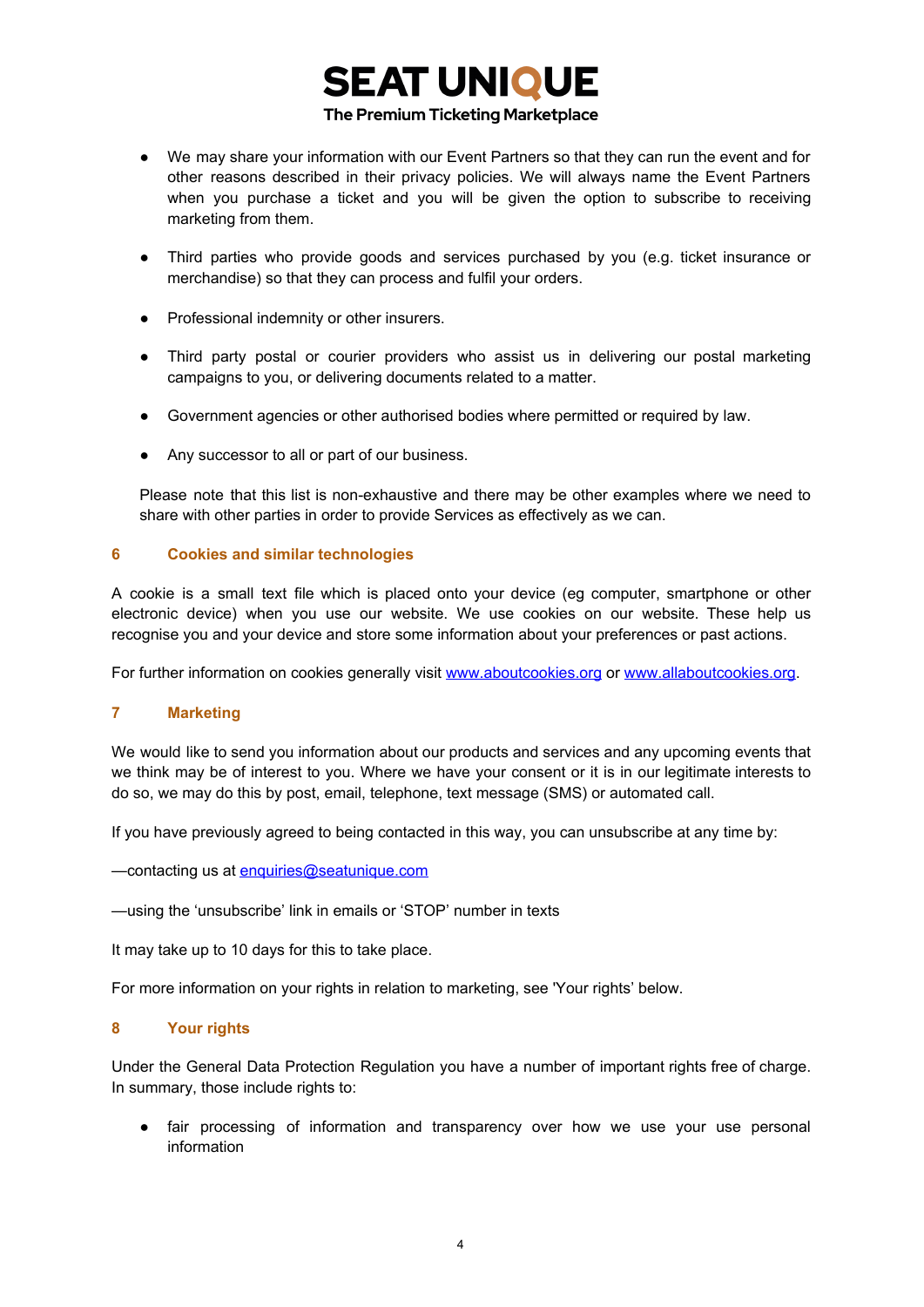

- access to your personal information and to certain other supplementary information that this Privacy Promise is already designed to address
- require us to correct any mistakes in your information which we hold
- require the erasure of personal information concerning you in certain situations
- receive the personal information concerning you which you have provided to us, in a structured, commonly used and machine-readable format and have the right to transmit those data to a third party in certain situations
- object at any time to processing of personal information concerning you for direct marketing
- object to decisions being taken by automated means which produce legal effects concerning you or similarly significantly affect you
- object in certain other situations to our continued processing of your personal information
- otherwise restrict our processing of your personal information in certain circumstances

If you would like to exercise any of those rights, please:

- email, call or write to us
- let us have enough information to identify you
- let us have proof of your identity and address (a copy of your driving licence or passport and a recent utility or credit card bill), and
- let us know the information to which your request relates, including any account or reference numbers, if you have them

### **9 Keeping your personal information secure**

We have appropriate security measures in place to prevent personal information from being accidentally lost, or used or accessed in an unauthorised way. We limit access to your personal information to those who have a genuine business need to know it. Those processing your information will do so only in an authorised manner and are subject to a duty of confidentiality.

We also have procedures in place to deal with any suspected data security breach. We will notify you and any applicable regulator of a suspected data security breach where we are legally required to do so.

### **10 How to complain**

We hope that we can resolve any query or concern you raise about our use of your information.

The General Data Protection Regulation also gives you right to lodge a complaint with a supervisory authority, in particular in the European Union (or European Economic Area) state where you work, normally live or where any alleged infringement of data protection laws occurred. The supervisory authority in the UK is the Information Commissioner who may be contacted at https://ico.org.uk/concerns/.